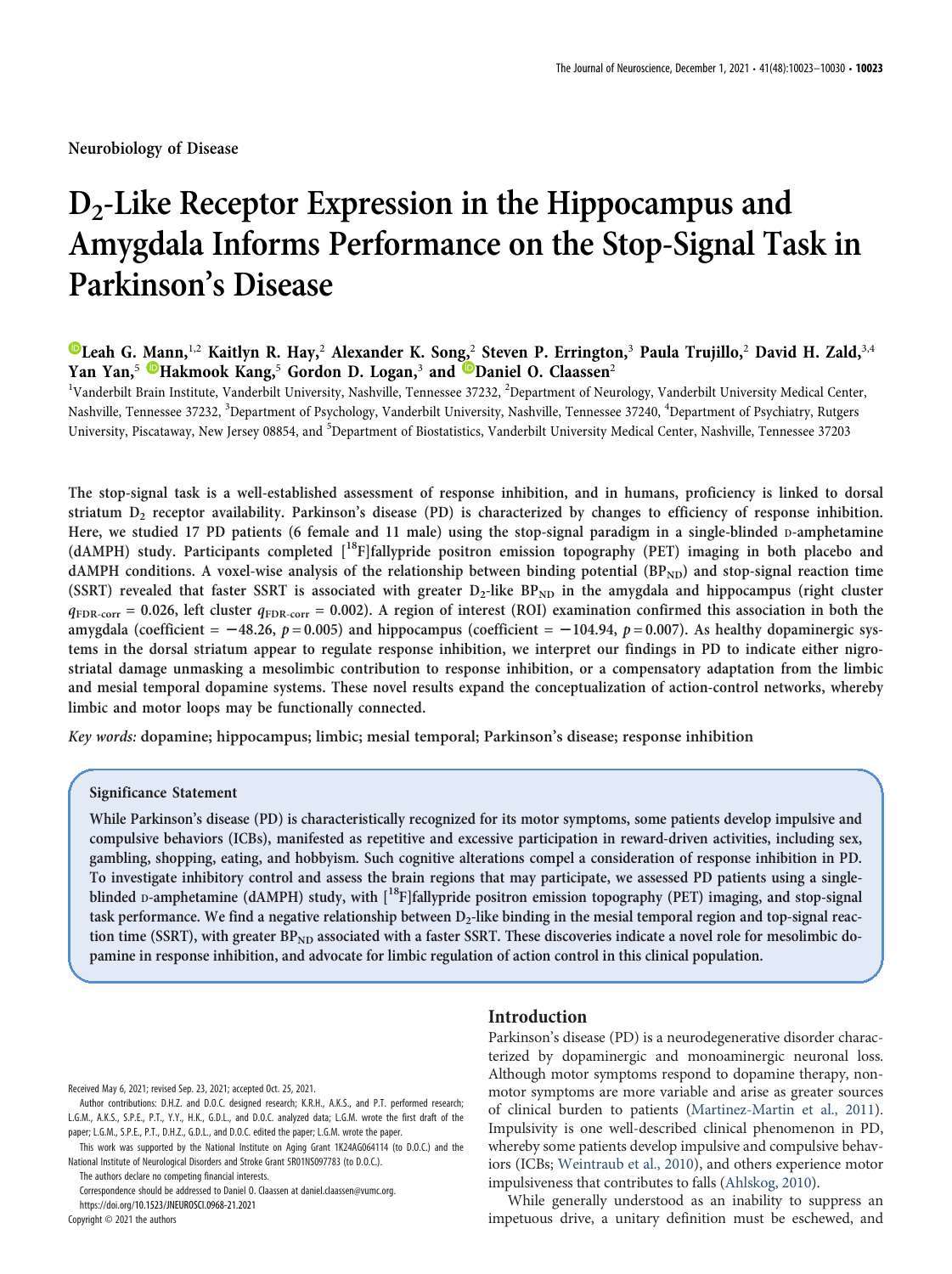impulsivity must instead be recognized as a multifaceted cognitive process [\(Bechara et al., 2000\)](#page-6-2). Two common distinctions are cognitive impulsivity, which is grounded in reward-based decision-making, and motor impulsivity, which focuses on response inhibition [\(Bechara et al., 2000](#page-6-2)). Cognitive neuroscience paradigms that assess action control can be conceptually linked to interpretations of motor impulsivity. One such tool is the stopsignal task, which serves as the benchmark for measuring response inhibition. The paradigm involves participants making speeded choice reactions to "go" stimuli, and occasionally inhibiting their reactions on the occurrence of a "stop" signal ([Logan](#page-6-3) [and Cowan, 1984\)](#page-6-3). The task assesses the stop-signal reaction time (SSRT), or the speed with which one cancels the preparation of an already initiated response.

Although the range of neuromodulatory systems associated with stop-signal task performance is not fully elucidated, dopamine has been considered a significant contributor to action control [\(Mink, 1996\)](#page-6-4). Studies of clinical populations suffering from dopaminergic dysfunction have demonstrated slower inhibitory processes with longer SSRTs [\(Colzato et al., 2007;](#page-6-5) [Enticott et al.,](#page-6-6) [2008\)](#page-6-6). Moreover, reduced spontaneous eyeblink rate, an index of dopaminergic function, is correlated with slower SSRT [\(Colzato](#page-6-7) [et al., 2009](#page-6-7)). In rodents, the role of dopaminergic activity on SSRT has been recognized in the dorsomedial striatum, with  $D_2$ specific blockade increasing SSRT ([Eagle et al., 2011](#page-6-8)). Similarly, correlations between  $D_2$  binding potential (BP<sub>ND</sub>) and SSRT have been localized to the caudate and putamen in healthy humans ([Ghahremani et al., 2012;](#page-6-9) [Robertson et al., 2015](#page-7-1)).

Poor response inhibition often accompanies psychiatric disorders that manifest with impulsivity [\(Moeller et al., 2001\)](#page-6-10). However, in PD patients with ICBs, action control is maintained, such that they demonstrate faster SSRTs than either healthy controls or PD patients without ICBs ([Claassen et al., 2015](#page-6-11)). Selfreported measures disclose that ICB patients present with increased cognitive, but not motor, impulsivity on the Barret Impulsivity Scale-11 (BIS-11; [Aumann et al., 2020\)](#page-6-12). The preservation or even enhancement of inhibitory motor control in ICB patients suggests key distinctions in the pattern of dopamine alterations among PD patients. Such a possibility is consistent with current evidence for differences to mesocorticolimbic dopamine regulation in ICB patients, with strengthened network connectivity, reduced  $D_2$ -like  $BP_{ND}$  in the ventral striatum and putamen, and low dopamine tone in the anterior cingulate cortex [\(Ray et al., 2012;](#page-7-2) [Petersen et al., 2018;](#page-7-3) [Stark et al., 2018a\)](#page-7-4). Additionally, following administration of dopamine agonist medication, PD patients have shown increased regional cerebral blood flow in the dorsolateral prefrontal cortex, accompanied by improved inhibitory control ([Trujillo et al., 2019\)](#page-7-5). Motor inhibition in PD patients may involve mesolimbic networks because of the predominant damage of dopaminergic innervation in the striatum.

In this study, we tested the hypothesis that  $D_2$ -mediated striatal and extrastriatal networks may function as a compensatory system for facilitating inhibitory control in PD through an examination of SSRT values and  $D_2$ -like BP<sub>ND</sub>. To measure baseline ability and sensitivity to modulation by dopamine release, PD patients, with and without ICBs, completed the stop-signal task following placebo and D-amphetamine (dAMPH) administration. To determine the association of different brain regions, participants also underwent two positron emission topography (PET) imaging scans with  $[$ <sup>18</sup>F]fallypride, a high affinity  $D_{2/3}$  receptor ligand, under placebo and dAMPH. This assessment was performed in a single-blinded fashion. Given the proficiency of SSRT performance in PD-ICB patients, we hypothesized that ventral striatal  $D_2$  BP<sub>ND</sub> would be associated with faster SSRT and that dAMPH administration would improve performance.

## Materials and Methods

#### Participants

All PD patients ( $n = 17$ , sex = 6 female/11 male) were recruited from the Movement Disorders Clinic at Vanderbilt University Medical Center. Patients met United Kingdom Brain Bank criteria for idiopathic PD ([Hughes et al., 1992](#page-6-13)) and were diagnosed by a movement disorder neurologist (D.O.C.). All patients were screened to confirm that they met inclusion criteria, and further did not have an implanted deep brain stimulator, an unstable medical condition, a comorbid neurologic disorder, dementia, a history of major psychiatric illness, or a history of substance abuse. Additionally, no patients had taken psychostimulants over the previous year, and were not currently using cocaine, nicotine or excessive alcohol. The majority of participants were taking DA agonist medications along with concomitant levodopa therapy. Dopamine medications were converted to levodopa equivalent dose (LEDD; [Tomlinson](#page-7-6) [et al., 2010](#page-7-6)). The study was conducted in accordance with the Declaration of Helsinki, and all subjects provided written, informed consent before participating in the study in compliance with the standards of ethical conduct in human investigation regulated by the local Institutional Review Board.

Along with a physical examination, neurologic examination, EKG, urinalysis, and metabolic panel, a set of questionnaires was also administered during study screening. Patients completed part II of the Movement Disorders Society-United Parkinson's Disease Rating Scale (MDS-UPDRS), which serves as a self-evaluation of motor activities of daily living, and part III (in the Off-medication condition), which serves as a clinician-scored motor examination ([Goetz et al., 2008](#page-6-14); [Weintraub](#page-7-7) [et al., 2012\)](#page-7-7). Symptoms of depression were assessed using the Center for Epidemiologic Studies Depression Scale Revised (CESD-R). Finally, the Questionnaire for Impulsive-Compulsive Disorders in Parkinson's Disease-Rating Scale (QUIP-RS) was conducted to screen for ICBs. To define the clinical presence of ICBs, formal interviews with patients and caregivers were performed, with an ICB designation based on previously described DSM-5 criteria ([Voon et al., 2006\)](#page-7-8). [Table 1](#page-2-0) presents demographic and clinical information.

Participants attended two testing visits while off dopaminergic therapies. The sessions were conducted within approximately one week of each other. Before each session, participants completed a 36-h withdrawal from dopamine agonist therapy and a 16-h withdrawal from levodopa therapy, and resumed medication following the completion of the imaging study. This period was considered sufficient to eliminate effects from dopaminergic therapies, while minimizing potential patient discomfort. During the first session, participants were administered oral placebo, and in the second, they were administered a 0.43 mg/kg oral dose of dAMPH. The order of these visits was blinded to the participant only (i.e., single blind).

#### Stop-signal task

Approximately 30 min after medication (placebo or dAMPH) administration, but before [<sup>18</sup>F]fallypride injection, patients performed a manual version of the stop-signal task [\(Logan and Cowan, 1984](#page-6-3)). Participants, wearing corrective lenses if prescribed, were seated at a comfortable distance from a laptop screen and provided with directions before proceeding. On Go trials, which comprised 75% of the trials, patients were presented with a fixation point followed by a left-pointing or rightpointing gray arrow in the center of the screen. They were instructed to make a left-hand button press with external response grips when they observed a left-pointing arrow and to make a right-hand button press when they observed a right-pointing arrow. Responses were to be made as quickly and accurately as possible. The time it took for a participant to press the response button following the appearance of the target was recorded as go reaction time (GoRT). Once a choice had been executed or 1200 ms had passed, the gray arrow disappeared. Next, an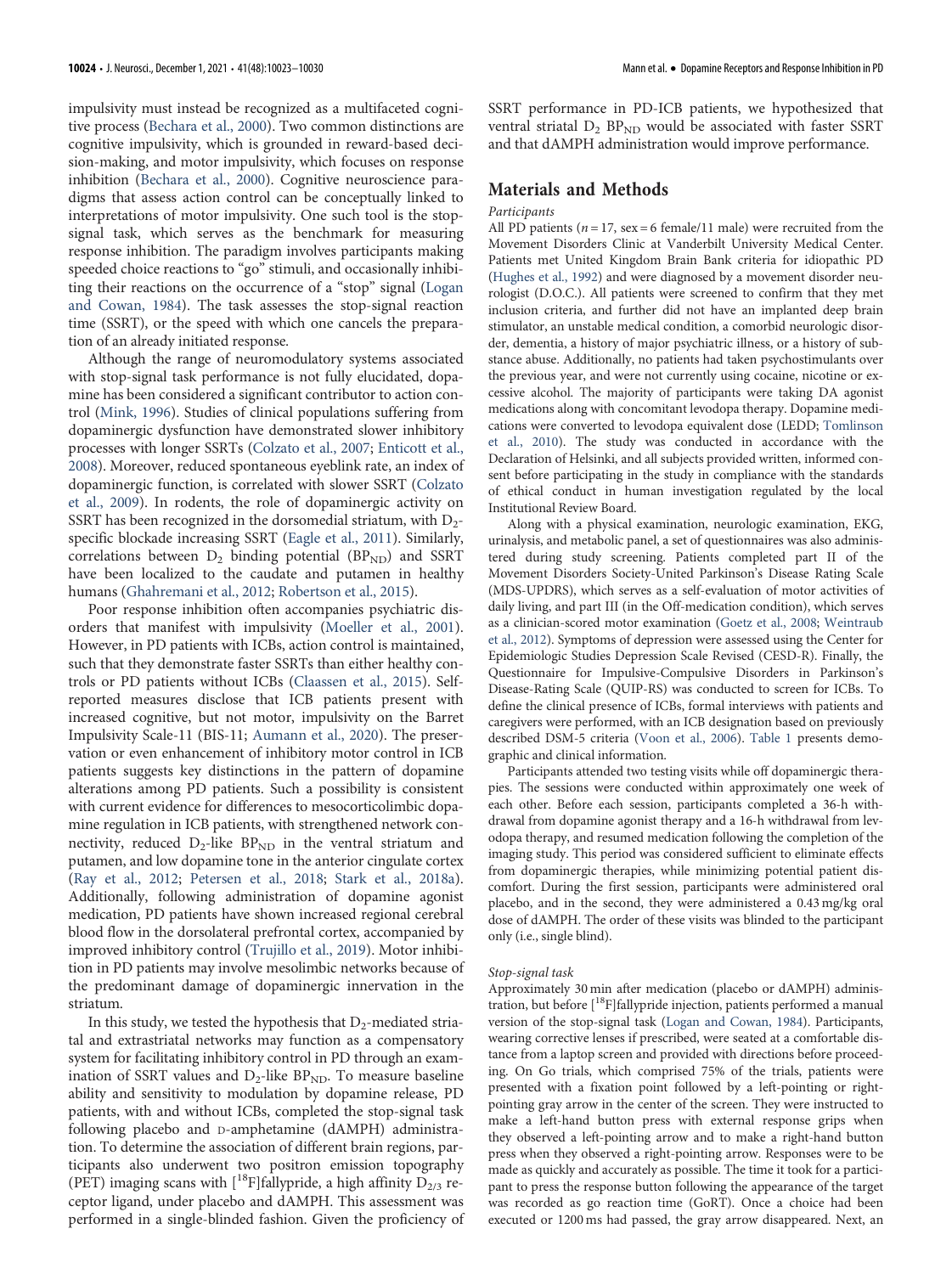|  | Table 1. Demographic and clinical evaluation of the PD participants |  |  |  |  |  |
|--|---------------------------------------------------------------------|--|--|--|--|--|
|--|---------------------------------------------------------------------|--|--|--|--|--|

| Variables                             | All PD patients | ICB patients      | Non-ICB patients  | <i>p</i> value |
|---------------------------------------|-----------------|-------------------|-------------------|----------------|
| N                                     |                 | 8                 | 9                 |                |
| Sex (M/F)                             | 11/6            | 4/4               | 7/2               | $0.231^{a}$    |
| Age (years)                           | $64.2 \pm 6$    | $62.4 \pm 4.5$    | $65.8 \pm 7$      | $0.330^{b}$    |
| Disease duration (years)              | $5.8 \pm 3.5$   | $5.7 \pm 3.3$     | $5.9 \pm 3.8$     | $0.689^{b}$    |
| CES-D                                 | $15.3 \pm 10.7$ | $16.9 \pm 6.9$    | $14.1 \pm 13.2$   | $0.182^{b}$    |
| MDS-UPDRS-II                          | $13.6 \pm 9.2$  | $17.3 \pm 9.6$    | $10.4 \pm 8.1$    | $0.197^{b}$    |
| MDS-UPDRS-III (off)                   | $28.8 \pm 12.5$ | $28.4 \pm 13.7$   | $29.1 \pm 12.1$   | $0.833^{b}$    |
| Total LEDD (mg/d)                     | $680.6 \pm 310$ | $688.1 \pm 315.4$ | $673.9 \pm 324.1$ | $0.986^{b}$    |
| Agonist single dose equivalent (mg/d) | $75.3 \pm 31.5$ | $79.3 \pm 32.5$   | $72.2 \pm 32.3$   | $0.620^{o}$    |
| QUIP-RS                               | $23.6 \pm 13.3$ | $29.8 \pm 13.2$   | $18.1 \pm 11.3$   | $0.108^{b}$    |

Data are shown as mean  $\pm$  SD.

CES-D: Center for Epidemiologic Studies Depression Scale.

MDS-UPDRS: Movement Disorders Society-United Parkinson's Disease Rating Scale.

LEDD: levodopa equivalent daily dose. QUIP-RS: Questionnaire for Impulsive-Compulsive Disorders in Parkinson's Disease-Rating Scale.

<span id="page-2-0"></span> ${}^ap$  value from  $\chi^2$  test between ICB and non-ICB patients.

 $\overline{p}^b$  value from Wilcoxon rank-sum test between ICB and non-ICB patients.

interstimulus interval between 1250 and 1750 ms occurred while the fixation point remained visible.

On Stop trials, which comprised 25% of the trials, the gray arrow changed to a purple arrow soon after appearing on the screen. Patients were instructed to attempt to restrain themselves from pressing a button after perceiving the purple arrow. The stop-signal delay, or the time between the presentation of the gray arrow and its color change was systematically regulated with a staircase design that adjusts according to the participant's performance [\(Levitt, 1971\)](#page-6-15). Beginning at 200 ms, the delay was thereafter tuned incrementally by 50 ms, increasing if stopping was successful and decreasing if stopping was unsuccessful. In situations when stopping was unsuccessful and the participant responded, the time it took for a participant to press the button following the appearance of the target was noted as the signal-respond reaction time. Each administration of the stop-signal task involved 48 practice trials, followed by two blocks of 104 experimental trials.

#### Estimating SSRT

A parametric model of the stop-signal task was applied, with model parameters calculated using the Bayesian Estimation of ex-Gaussian Stop-Signal Reaction Time Distribution (BEESTS) software [\(Matzke et](#page-6-16) [al., 2013\)](#page-6-16). Reaction times that were less than or greater than three standard deviations away from the mean were removed from the analysis during preprocessing. Similar to the traditional mean and integration approaches for analyzing stop-signal task data, this model assumes that the distribution of signal-respond reaction times, or reaction times on failed stop trials, can be considered as a censored GoRT distribution. BEESTS fits the data according to an ex-Gaussian distribution, outputting  $\mu$  as the mean of the Gaussian component,  $\sigma$  as the standard deviation of the Gaussian component, and  $\tau$  as the mean and standard deviation of the exponential component for both GoRT and SSRT distributions [\(Matzke et al., 2013\)](#page-6-16). Mean GoRT and SSRT can then be calculated as the sum of  $\mu$  and  $\tau$ . This method also provides an estimation of the probability of trigger failures, which represents an inability to initiate the stop process [\(Matzke et al., 2017](#page-6-17)). The model was run for 20,000 samples with a thinning of 5. GoRT and SSRT served as the primary assessments, representing response initiation and inhibitory control, respectively.

#### PET imaging protocol

[<sup>18</sup>F]fallypride was synthesized in the radiochemistry core as outlined in a previously described method [\(Stark et al., 2018b\)](#page-7-9). Data were collected on a Philips Vereos PET/CT scanner with a three-dimensional acquisition and transmission attenuation correction. Approximately 2 h after medication (placebo or dAMPH) administration, serial PET scans were acquired simultaneously with a 5.0 mCi bolus injection of  $[^{18}F]$ fallypride over a 30-s period. Scan time ran to  $\sim$ 3.5 h after injection with two breaks of 15 min between emission scans [\(Stark et al., 2018b\)](#page-7-9).

#### Magnetic resonance imaging (MRI) protocol

Anatomical T1-weighted MR images were acquired to allow region definition for region of interest (ROI) analysis and spatial normalization for voxel-wise analyses. All MRI scans were completed with a 3.0T Philips MRI scanner with a body coil transmission and 32-channel SENSE array reception. Structural images were acquired using a T1-weighted high-resolution anatomic scan (MPRAGE; spatial resolution  $1 \times 1 \times 1$  mm<sup>3</sup>;  $TR/TE = 8.9/4.6$  ms).

#### PET image processing

[<sup>18</sup>F]fallypride non-displaceable binding potential (BP<sub>ND</sub>) was quantified following motion-correction with Statistical Parametric Mapping software (SPM12; Wellcome Trust Center for Neuroimaging, London, United Kingdom; <https://www.fil.ion.ucl.ac.uk/spm/software/>). Parametric BP<sub>ND</sub> images were estimated using the simplified reference tissue model in PMOD software (PMOD Technologies; [Stark et al., 2018b](#page-7-9)). The cerebellum was used as a reference region because of its limited  $D_{2/3}$  receptor expression [\(Camps et al., 1989\)](#page-6-18). Parametric  $BP_{ND}$  images were co-registered to the participant's T1-weighted MR image using FSL's FLIRT with 6 degrees of freedom and a mutual information cost function (FSL v6.0; FMRIB). For voxel-level analyses, parametric BP<sub>ND</sub> images were non-linearly registered to standard Montreal Neurologic Institute (MNI152) space using FSL's FNIRT.

#### ROI analyses

A priori bilateral subcortical ROIs were manually defined on each participant's T1 MRI image according to established anatomic definitions ([Stark et al., 2018b](#page-7-9)). These ROIs included the caudate (head), putamen, globus pallidus, ventral striatum, substantia nigra, amygdala, and cerebellum. Additionally, the hypothalamus and ventromedial orbitofrontal cortex were manually defined according to a previously described method and proposed anatomic landmarks, respectively ([Mackey and](#page-6-19) [Petrides, 2009;](#page-6-19) [Klomp et al., 2012\)](#page-6-20). The hippocampus and thalamus were segmented with FSL FIRST, and the anterior cingulate cortex and insula with FreeSurfer (v6.0; Martinos Center for Biomedical Imaging, Charlestown, MA; <https://surfer.nmr.mgh.harvard.edu/fswiki>).

#### Experimental design and statistical analyses

First, GoRT and SSRT data from the placebo and dAMPH sessions of PD patients were compared using the Wilcoxon signed-rank test. A Wilcoxon rank-sum test was used to compare the GoRT and SSRT placebo data between ICB and non-ICB patients.

To investigate the relationship between  $[{}^{18}F]$ fallypride BP<sub>ND</sub> and stop-signal task performance, a voxel-wise analysis was completed using SPM12. The regression of  $D_{2/3}$  BP<sub>ND</sub> on SSRT across cortical and subcortical areas included age and sex as covariates [\(Mukherjee et al., 2002](#page-7-10); [Pohjalainen et al., 1998\)](#page-7-11). Significance criteria consisted of an uncorrected  $p < 0.005$  and cluster-level false discovery rate (FDR) controlled at 0.05 to correct for multiple comparisons. A general linear regression model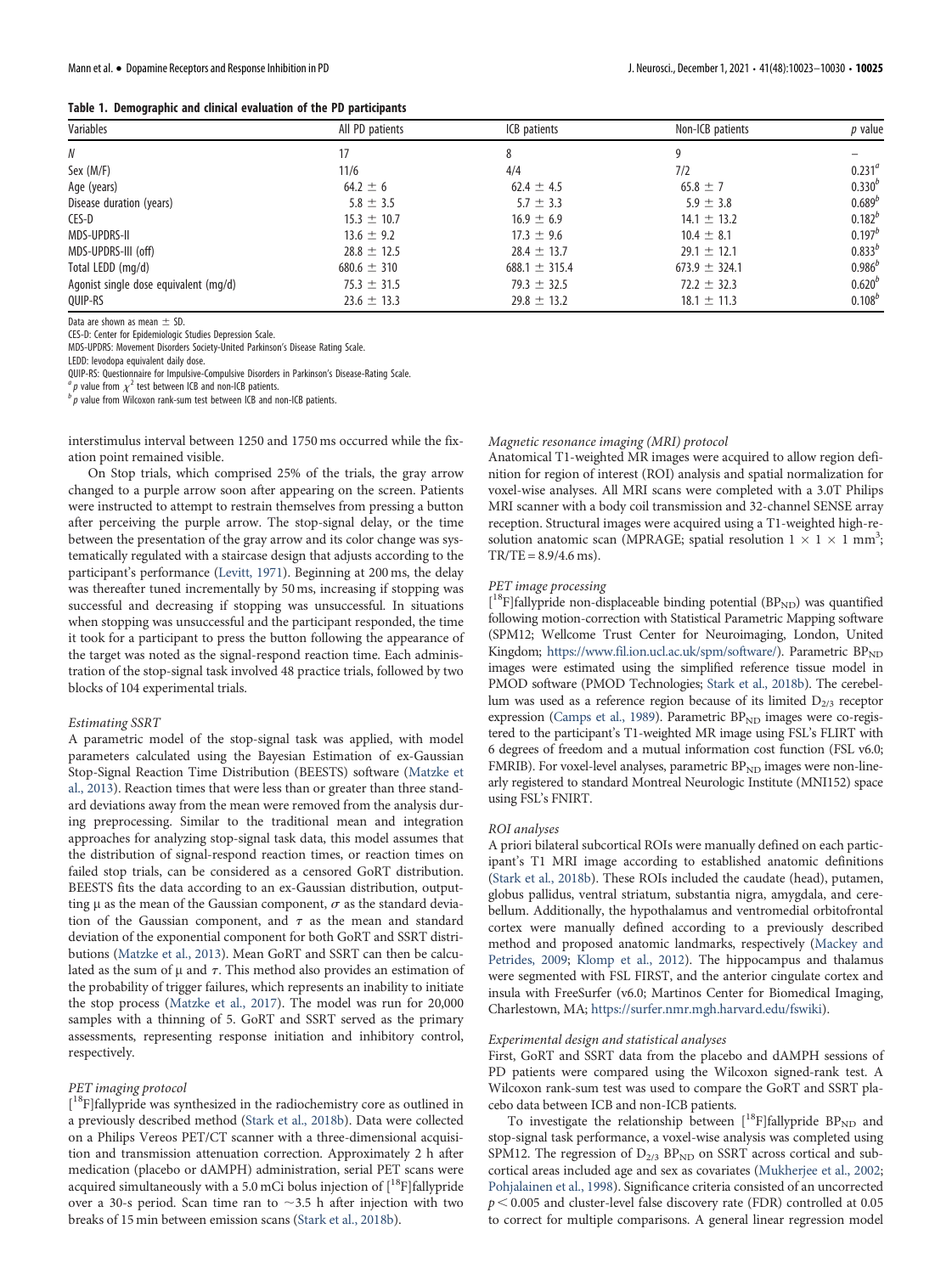(GLM) was applied to further explore the correlation between  $[{}^{18}F]$ fallypride BP<sub>ND</sub> and SSRT in striatal and extrastriatal ROIs. For this model, SSRT served as the dependent variable, mean ROI  $BP_{ND}$  as the independent variable, and age and sex as covariates. An FDR of 0.05 was used to correct for multiple comparisons ([Benjamini and Hochberg,](#page-6-21) [1995](#page-6-21)).

An additional GLM was used to test the hypothesis that  $D_{2/3}$  receptor expression in the significant regions from the first GLM may also play a role in disparate effects of dAMPH on stop-signal task performance. For this analysis, change in SSRT between placebo and dAMPH sessions served as the dependent variable, mean ROI  $BP_{ND}$  as the independent variable, and age and sex as covariates. Again, an FDR of 0.05 was used to correct for multiple comparisons. All statistical analyses were performed using R (R Foundation for Statistical Computing, Vienna, 2016).

# Results

#### Inhibitory control performance

In order to evaluate SSRT, it is necessary to ensure that (1) the probability of failing to inhibit a response is greater at longer stop-signal delays, and (2) mean signal-respond reaction time is faster than mean GoRT. These criteria were met, validating the independent race model and the reliability of the estimates of SSRT across participants. [Table 2](#page-3-0) summarizes the behavioral results estimated by BEESTS.

SSRT following dAMPH administration data from four participants were excluded from analyses because of technological issues during task completion. Across PD patients ( $n = 13$ ), SSRT did not significantly vary between placebo administration and dAMPH administration (placebo:  $274.09 \pm 36.48$  ms; dAMPH:  $274.47 \pm 28.57$  ms;  $z =$  $-0.135$ ,  $p = 0.893$ ). GoRT also did not vary between drug administration conditions (placebo:  $613.70 \pm 113.29 \text{ ms}$ ; dAMPH: 568.37  $\pm$  98.58 ms;  $z = 0.955$ ,  $p = 0.340$ ). Although patients with ICBs  $(n = 8)$  displayed faster SSRTs than those without  $(n = 9)$ , the difference is not statistically significant (ICB: 260.84  $\pm$  34.05 ms; non-ICB: 285.39  $\pm$  33.62 ms;  $z =$  $-1.381$ ,  $p = 0.167$ ). Finally, placebo GoRT also did not significantly differ between patients with ICBs and those without (ICB:  $604.86 \pm 134.90$  ms; non-ICB:  $594.91 \pm 80.72$  ms;  $z = -0.140$ ,  $p = 0.888$ ). Group level comparisons for placebo SSRT are presented in [Figure 1.](#page-3-1)

## Voxel-wise analysis of relationship between baseline [<sup>18</sup>F] fallypride  $BP_{ND}$  and placebo SSRT

Applying the voxel-wise method with age and sex as covariates resulted in negative correlations between baseline [<sup>18</sup>F]fallypride  $BP<sub>ND</sub>$  and placebo SSRT in striatal and extrastriatal regions. These clusters localized to the left orbitofrontal cortex and bilaterally to the amygdala and hippocampus, surviving cluster-level FDR correction at 0.05. A cluster localized to the left caudate also emerged but was not statistically significant at cluster-level FDR correction at 0.05. [Figure 2](#page-4-0) shows a map of significant clusters overlaid on coronal and axial slices of a standard-space brain, along with coordinate and statistical information for the significant clusters. No significant clusters emerged when testing for an association between baseline  $[$ <sup>18</sup>F]fallypride BP<sub>ND</sub> and GoRT.

## ROI-based analysis of relationship between baseline  $[$ <sup>18</sup>F] fallypride  $BP_{ND}$  and placebo SSRT

Significant negative correlations between baseline [<sup>18</sup>F]fallypride  $BP<sub>ND</sub>$  and placebo SSRT were found in ROIs, including the amygdala (coefficient =  $-48.26$ ,  $p = 0.005$ ) and hippocampus

Table 2. Stop-signal task performance following placebo administration

|                                  | All PD              |                     |                    |         |
|----------------------------------|---------------------|---------------------|--------------------|---------|
|                                  | patients $(n = 17)$ | ICB patients        | Non-ICB patients   | p value |
| SSRT (ms)                        | $273.84 \pm 35.10$  | $260.84 \pm 34.05$  | $285.39 \pm 33.62$ | 0.167   |
| GoRT (ms)                        | 599.59 $\pm$ 106.04 | $604.86 \pm 134.90$ | $594.91 + 80.72$   | 0.888   |
| Trigger failures<br>(percentage) | $5.67 \pm 8.73$     | $5.44 + 10.09$      | 5.86 $\pm$ 7.95    | 0.384   |

Data are shown as mean  $\pm$  SD.

<span id="page-3-0"></span>p values from Wilcoxon rank-sum test between ICB and non-ICB patients.



<span id="page-3-1"></span>Figure 1. Group results for the stop-signal task variables. A, Placebo SSRT did not significantly differ between patients with ICBs and patients without ICBs. **B**, Placebo GoRT did not significantly differ between patients with ICBs and patients without ICBs.

(coefficient =  $-104.94$ ,  $p = 0.007$ ). Both the amygdala and hippocampus survived FDR correction for multiple comparisons at 0.05 ( $p_{corrected} = 0.039$ ,  $p_{corrected} = 0.039$ ). [Figure 3](#page-4-1) displays the significant relationships between  $[$ <sup>18</sup>F]fallypride BP<sub>ND</sub> and SSRT. [Table 3](#page-5-0) presents mean regional  $[$ <sup>18</sup>F]fallypride BP<sub>ND</sub> values for all ROIs, along with the coefficient and  $p$  values from the GLM analysis.

# ROI-based analysis of relationship between baseline  $[$ <sup>18</sup>F] fallypride  $BP_{ND}$  and SSRT change in response to dAMPH

The ROIs of the hippocampus and amygdala were included in this GLM. While the  $p$  values ( $p = 0.075$ ) were not significant, the data support a negative correlation between baseline hippocampus  $D_2$ -like receptor binding, and dAMPH effects on SSRT (95%)  $CI = [-205.987, -2.867]$ . [Figure 4](#page-5-1) displays this relationship between  $[$ <sup>18</sup>F]fallypride BP<sub>ND</sub> in the hippocampus and SSRT change.

## Discussion

This study investigated the neural correlates of inhibitory control in persons with PD. As in our past work [\(Claassen et al., 2015\)](#page-6-11), analysis of SSRT makes evident that ICB patients do not possess a deficit in stopping speed, and indeed appeared slightly faster than patients without ICBs (although this difference was not significant in this small sample). It seems increasingly apparent that motor control is not a primary contributor to ICBs in PD, and other impulsive-compulsive processes are likely more central to these deficits. An analysis of task performance in relation to dopamine receptor availability across all participants established a negative correlation in the amygdala and hippocampus, such that greater  $D_2$ -like  $BP_{ND}$  is associated with better stopping control.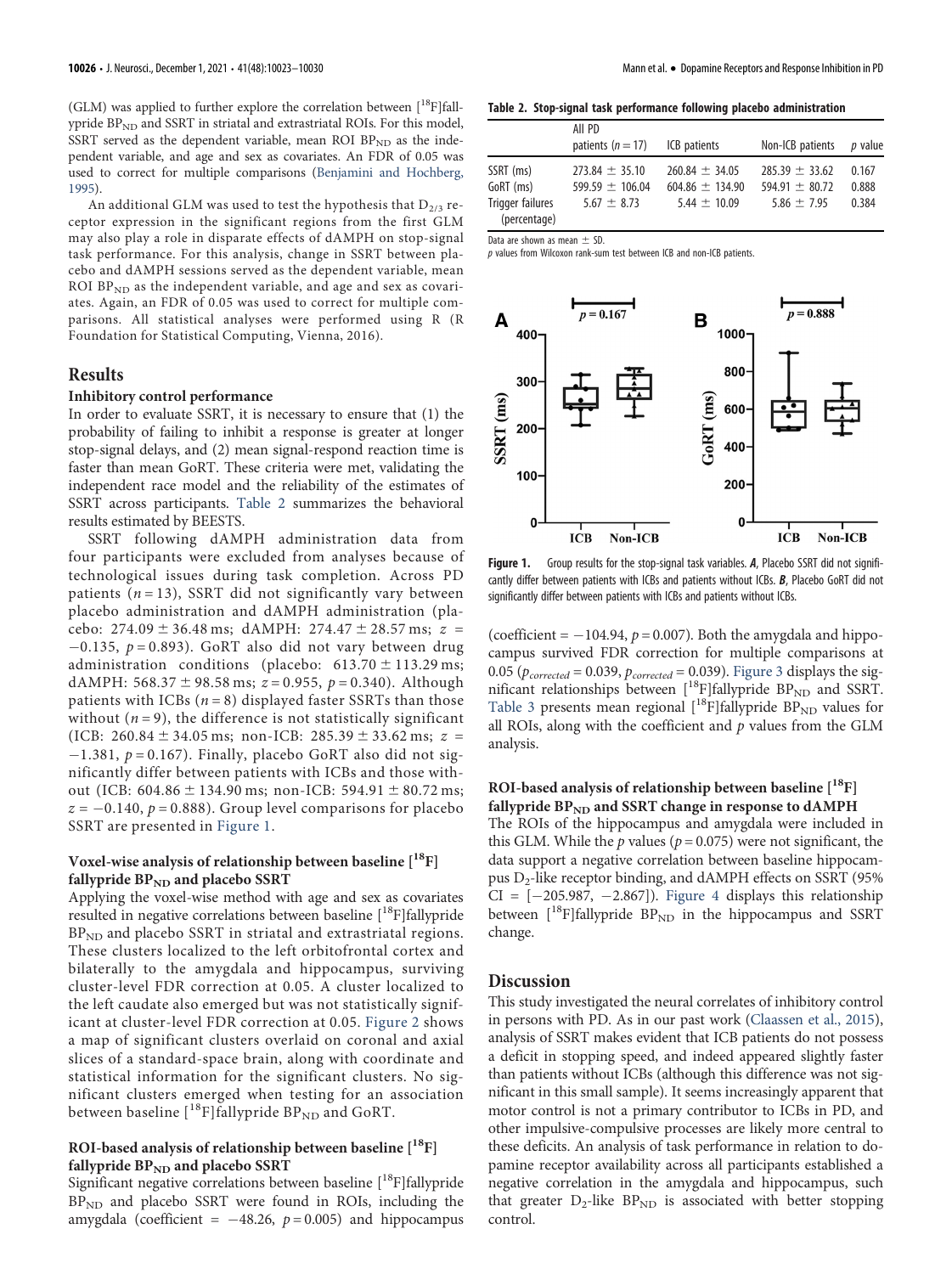



| B |                                                      |                              |               |                     |                                  |       |
|---|------------------------------------------------------|------------------------------|---------------|---------------------|----------------------------------|-------|
|   | <b>Regions Included in Cluster</b>                   | <b>Peak Coordinates (mm)</b> |               | <b>Cluster Size</b> | $q_{\text{FDR-corr}}^{\text{a}}$ |       |
|   |                                                      | $\mathbf x$                  | $\mathcal{V}$ | $\overline{z}$      |                                  |       |
|   | R Hippocampus and Amygdala                           | 27                           | $-11$         | $-19$               | 1151                             | 0.026 |
|   | L Hippocampus, Amygdala, and<br>Orbitofrontal Cortex | $-27$                        | $-8$          | $-15$               | 2255                             | 0.002 |

 $at$  at  $FDR=0.0$ 

<span id="page-4-0"></span>Figure 2. Voxel-wise regression of baseline [<sup>18</sup>F]fallypride BP<sub>ND</sub> on placebo SSRT. A, Map of significant clusters where SSRT was negatively correlated with [<sup>18</sup>F]fallypride BP<sub>ND</sub> in PD patients, overlaid on coronal and axial slices of an MNI template brain. All survived cluster-level FDR correction at  $p < 0.05$ . Areas include the amygdala, hippocampus, and left orbitofrontal cortex. Brains are displayed according to radiologic convention, with the left side of the brain shown on the right side of the image. B, Regions showing significance for a negative correlation between [<sup>18</sup>F]fallypride BP<sub>ND</sub> and SSRT.



<span id="page-4-1"></span>**Figure 3.** Scatterplots with lines of best fit displaying the relationship between placebo SSRT and baseline  $[18F]$ fallypride  $BP_{ND}$ . A GLM was applied with SSRT as the dependent variable and mean ROI  $BP_{ND}$  as the independent variable. Age and sex served as covariates. A significant negative correlation between BP<sub>ND</sub> and SSRT was observed for the (A) amygdala ( $p = 0.005$ ) and (B) hippocampus (p = 0.007), indicating a negative relationship between  $D_{2/3}$  expression and stopping control in these limbic areas.

# Novel relationships between  $BP_{ND}$  in the hippocampus, amygdala, and SSRT

While previous studies have identified a negative correlation between SSRT and  $D_2$ -like BP<sub>ND</sub> in the dorsal, but not ventral, striatum in healthy subjects ([Ghahremani et al.,](#page-6-9) [2012](#page-6-9); [Robertson et al., 2015](#page-7-1)), this study is the first to specifically examine this association in persons with PD. Interestingly, with this clinical population, a different relationship emerges, as the most robust associations emerged bilaterally in the amygdala and hippocampus of the voxelwise and ROI-based analyses.

The manifestation of a role for limbic areas in inhibitory control in PD patients may be explained by preservation of ventral striatal and mesolimbic dopamine networks in PD. The dorsal striatum, with input from the substantia nigra, suffers a substantial loss of dopaminergic innervation early in the disease and throughout its progression ([Damier et al.,](#page-6-22) [1999](#page-6-22); [Björklund and Dunnett, 2007\)](#page-6-23). On the other hand, while the mesolimbic system, with input from the ventral tegmental area, degenerates during the disease course, it declines to a lesser degree ([MacDonald and Monchi, 2011;](#page-6-24) [Alberico et al., 2015](#page-6-25)). Patients with higher  $D_2$ -like BP<sub>ND</sub> in the hippocampus and amygdala may have better preserved

with ICBs [\(Claassen et al., 2015;](#page-6-11) [Stark et al., 2018a\)](#page-7-4).

#### Dopamine and the limbic cortex in PD

These results highlight a novel relationship between hippocampal and limbic regulation of action control, emphasizing previous anatomic findings that the limbic and motor loops are functionally connected. Notably, a recent study in rodents proposed that these two circuits are linked in a single direction, such that the limbic ventral striatum regulates primary motor cortex function ([Aoki et al.,](#page-6-26) [2019](#page-6-26)). Rather than adopting the standard notion that limbic and sensorimotor information are processed in parallel, Aoki and colleagues introduce an open cortico-basal ganglia loop. According to this interpretation, the ventral striatum, which receives inputs from the ventral tegmental area, amygdala, ventromedial prefrontal cortex, and orbitofrontal cortex, is able to inhibit substantia nigra neurons projecting to the motor thalamus [\(Choi et al., 2017](#page-6-27); [Aoki et al.,](#page-6-26) [2019](#page-6-26)). Our data appear to illustrate an important translational example of limbic regulation of motor control through the amygdala and hippocampus in humans.

#### Amphetamine effects on action control

The results of this study reflect the notion that persons with PD experience differential effects to dAMPH with respect to their

ventral tegmental area to mesial temporal dopamine networks, accounting for their superior inhibitory control. We consider that in healthy dopaminergic circuits,  $D_2$ -type dopamine receptors in the dorsal striatum serve as critical modulators of response inhibition. It is possible that nigrostriatal degeneration unmasks relationships between motor action control and mesolimbic dopamine. Alternatively, these relationships may indicate a compensatory mechanism, with PD patients developing a greater reliance on limbic dopamine networks to regulate action control. The results align with previous findings of comparatively conserved dopaminergic mesolimbic networks and faster SSRTs in patients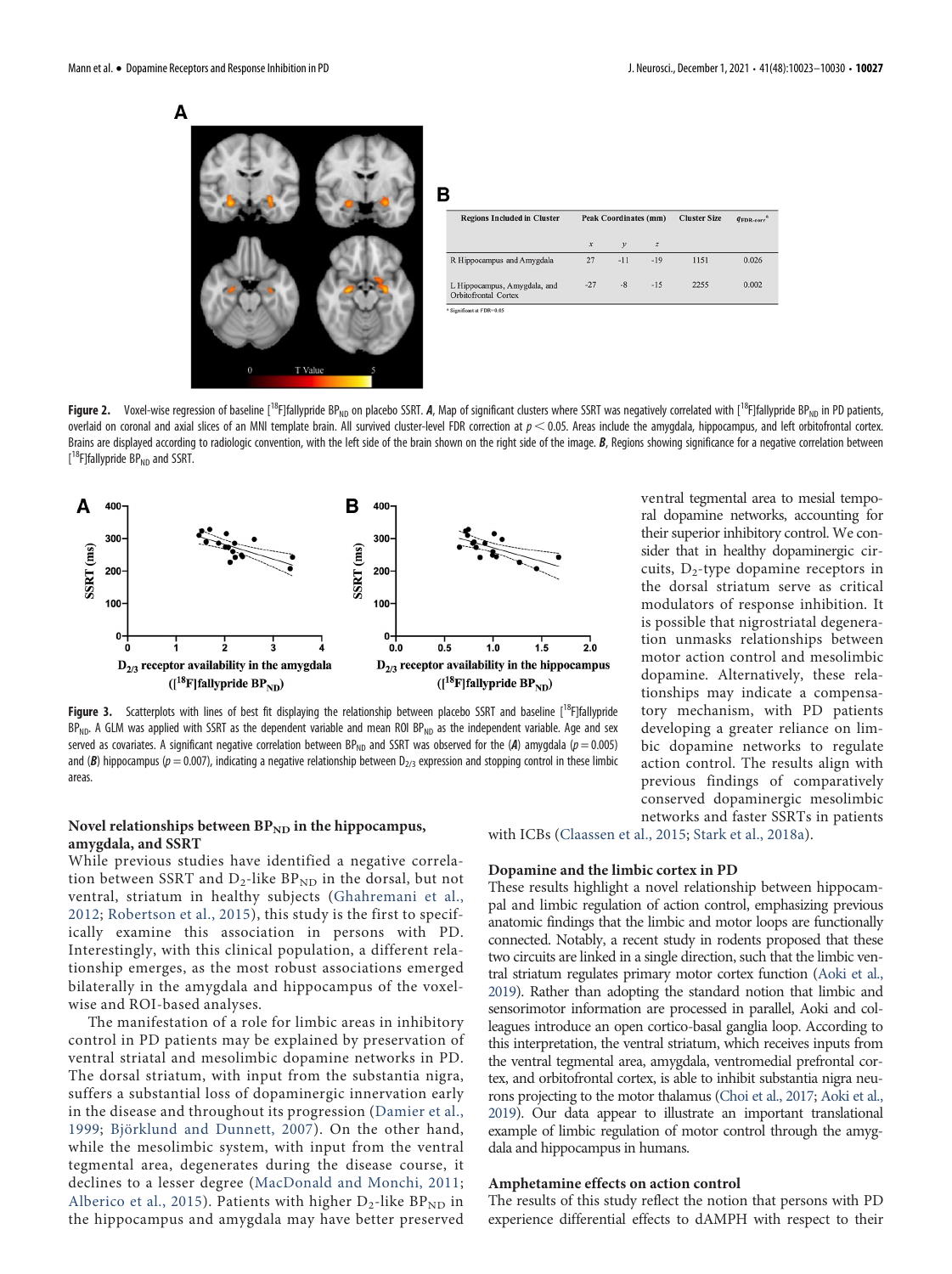|  | Table 3. [ <sup>18</sup> F]Fallypride BP <sub>ND</sub> (baseline) effects on SSRT |  |  |  |  |
|--|-----------------------------------------------------------------------------------|--|--|--|--|
|--|-----------------------------------------------------------------------------------|--|--|--|--|

|                                   | $[$ <sup>18</sup> F]fallypride BP <sub>ND</sub> | $SSRT \sim BP_{ND} + age + sex$ |             |                                     |  |
|-----------------------------------|-------------------------------------------------|---------------------------------|-------------|-------------------------------------|--|
| R <sub>O</sub> I                  | Mean $\pm$ SD                                   | 95% CI                          | Coefficient | $p$ value <sup><math>a</math></sup> |  |
| Ventral striatum                  | $15.15 \pm 2.68$                                | $[-15.131, 2.478]$              | $-6.33$     | 0.145                               |  |
| Caudate                           | $16.69 \pm 2.35$                                | $[-16.140, 5.264]$              | $-5.44$     | 0.292                               |  |
| Putamen                           | $22.37 \pm 3.55$                                | $[-9.766, 6.030]$               | $-1.87$     | 0.618                               |  |
| Substantia nigra                  | $1.23 \pm 0.26$                                 | $[-132.333, 5.466]$             | $-63.43$    | 0.068                               |  |
| Globus pallidus                   | $10.14 \pm 1.84$                                | $[-16.358, 7.822]$              | $-4.27$     | 0.459                               |  |
| Amygdala                          | $2.18 \pm 0.54$                                 | $[-78.796, -17.734]$            | $-48.26$    | $0.005^{b}$                         |  |
| Hypothalamus                      | $2.64 \pm 0.43$                                 | $[-96.176, 18.600]$             | $-38.79$    | 0.168                               |  |
| <b>Thalamus</b>                   | $1.75 \pm 0.37$                                 | $[-103.651, 20.669]$            | $-41.49$    | 0.173                               |  |
| Hippocampus                       | $0.98 \pm 0.27$                                 | $[-175.101, -34.775]$           | $-104.94$   | $0.007^{b}$                         |  |
| Insula                            | $2.13 \pm 0.79$                                 | $-38.278, 22.924$               | $-7.68$     | 0.597                               |  |
| Ventromedial orbitofrontal Cortex | $4.16 \pm 1.73$                                 | $[-21.157, 2.239]$              | $-9.46$     | 0.104                               |  |
| Anterior cingulate cortex         | $0.20 \pm 0.12$                                 | $[-266.992, 45.958]$            | $-110.52$   | 0.151                               |  |

<span id="page-5-0"></span>GLM with FDR controlled at 0.05 to correct for multiple comparisons.

<sup>2</sup> Uncorrected *n* value.

 $^a$ Uncorrected  $p$  value.<br> $^b$  Significant  $p$  value at FDR = 0.05.



<span id="page-5-1"></span>Figure 4. Scatterplot with line of best fit displaying the relationship between SSRT change (SSRT placebo – SSRT dAMPH) and baseline  $[18F]$ fallypride BP<sub>ND</sub>. A GLM was applied with SSRT change as the dependent variable and mean ROI  $BP_{ND}$  as the independent variable. Age and sex served as covariates. A negative correlation between  $BP_{ND}$  and SSRT change was observed for the hippocampus ( $p = 0.045$ ), but it did not survive FDR correction for multiple comparisons at 0.05.

performance on the stop-signal task. As seen in [Figure 4,](#page-5-1) some demonstrate improvement (positive SSRT change) and reduced SSRT, while others do not.

Previous work has likewise shown conflicting effects of dAMPH on SSRT performance. Various rodent studies have illustrated dose-dependent and baseline-dependent SSRT changes with amphetamine [\(Feola et al., 2000;](#page-6-28) [Eagle and Robbins, 2003;](#page-6-29) [Eagle et al., 2007\)](#page-6-30). Furthermore, studies with healthy volunteers have seen similar conditional results ([de Wit et al., 2000;](#page-6-31) [Dolder et](#page-6-32) [al., 2018\)](#page-6-32). Doses of 5, 10, and 20 mg of dAMPH, used by Weafer and de Wit, significantly reduced SSRT, implying that low to moderate doses can modulate action control [\(Weafer and de Wit,](#page-7-12) [2013\)](#page-7-12). A consistent theme is that dAMPH appears to improve performance in participants with longer baseline SSRTs ([Feola et al., 2000](#page-6-28); [Weafer and de Wit, 2013](#page-7-12)). Similar results are observed with this clinical population, implying that PD patients may reach an optimal level of performance, after which a stimulant is ineffectual.

When examining the effect of dAMPH on stop-signal task performance, greater hippocampal  $D_2$ -like  $BP_{ND}$  is associated with more negative SSRT change (worse performance with

dAMPH). It is likely that the positive influence of  $D_2$ -like  $BP_{ND}$ on action control, as previously discussed, acts on hippocampal networks. Previous studies investigating the effect of dopamine on working memory have suggested an inverted-U shaped role for exogenous dopamine (Cools and D'[Esposito, 2011](#page-6-33)). This model indicates that at optimal baseline working memory, additional dopamine would only worsen performance. Similarly, we see that patients with greater  $D_2$ -like  $BP_{ND}$  in the hippocampus and amygdala have already attained their best SSRTs and cannot see further improvement with dAMPH. Conversely, dAMPH appears to be rescuing poor stop-signal task performance and improving SSRTs. The clinical implication of such dopaminergic actions suggests that as dAMPH alters monoamine levels, the stimulant is more likely to benefit patients with slow baseline SSRTs.

Our discovery of relationships between  $D_2$ -like BP<sub>ND</sub> and placebo SSRT, along with SSRT change, emphasizes a role of  $D_2$ -like receptors in the hippocampus and amygdala on action-control. Previous studies have suggested that dopaminergic communication in the hippocampus bolsters stimulus generalization, as  $D_2$  receptor-blockade has been shown to modulate similarity processing in humans ([Kahnt](#page-6-34) [and Tobler, 2016](#page-6-34)). While the stop-signal paradigm is not implemented as a reward task, participants may perceive and, accordingly, respond to the color-changing arrows with varying degrees of discrimination. Moreover, there is increasing support for the idea that the hippocampus is involved in visual perception, in addition to its established implication in memory ([Lee et al., 2012\)](#page-6-35). Although the response inhibition task has not been considered in terms of spatial perception, the configuration of directional stimuli is undoubtedly spatial in nature, and thus may in fact prompt hippocampal involvement. Research into the function of  $D_2$  receptors in the amygdala is consistent with our data, as rodent experiments have concluded that  $D_2$  expression in the central nucleus of the amygdala regulates impulsive behavior ([Kim et al., 2018\)](#page-6-36). As our results highlight both the hippocampus and amygdala, it is prudent to try to disentangle their respective roles in accordance with the stop-signal task. Over the course of the paradigm, it is likely that participants may begin to predict the incidence of a stop-signal, and may even consider "go" as a rewarding or positive stimulus and "stop" as a punishing or negative stimulus. In this case, the amygdala may function to learn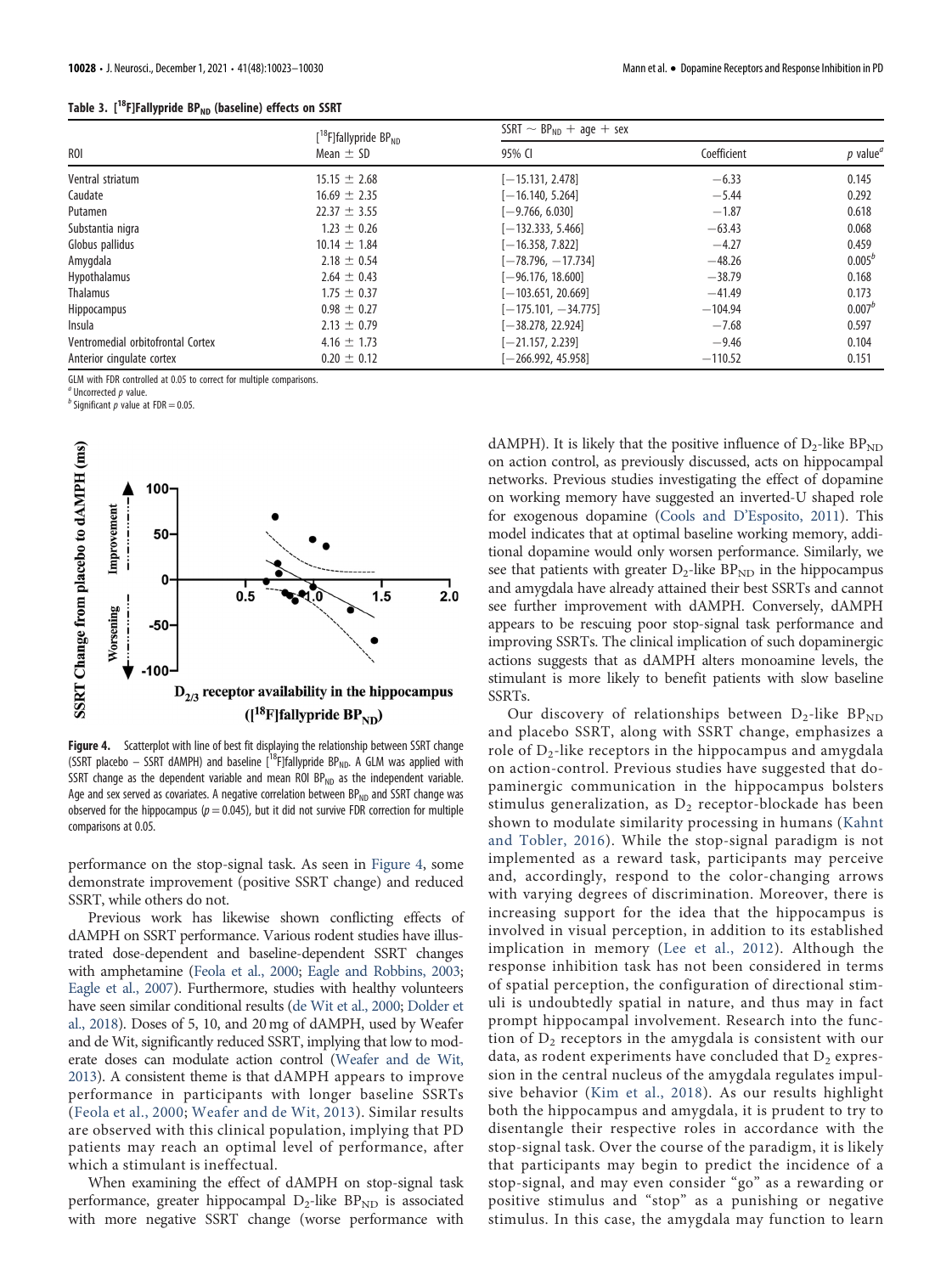and process reward for impulsivity, while the hippocampus may serve to discriminate and generalize between stimuli.

In conclusion, although this study benefitted from the ability to gather behavioral information on both placebo and dAMPH, it is possible that the stop-signal task was conducted too soon after dAMPH administration. By assessing inhibition early in the context of dAMPH exposure, we may not have assessed the true effect of increased dopamine on SSRT. Future work should try to mitigate this by implementing a delay of  $\sim$ 2 h between drug administration and behavioral testing [\(Fillmore et al., 2005](#page-6-37)).

Furthermore, the apparent effects of dAMPH on inhibitory control may not be dopaminergic in nature. While dAMPH predominantly acts by communicating with dopamine neurons, it nevertheless is capable of interacting with other neurotransmitters, including serotonin, acetylcholine, and norepinephrine [\(Moore, 1977\)](#page-7-13). In light of this, the inference that dopamine is the main contributor to these results must be made with a caveat that other monoamines acting on hippocampal and amygdala regions may modulate action control in humans. Finally, we acknowledge the limitations of a small sample size, given the arduous PET and dAMPH methods, and are optimistic that future studies with larger patient bases will further substantiate and build on this work.

## References

- <span id="page-6-1"></span>Ahlskog JE (2010) Think before you leap: donepezil reduces falls? Neurology 75:1226–1227.
- <span id="page-6-25"></span>Alberico SL, Cassell MD, Narayanan NS (2015) The vulnerable ventral tegmental area in Parkinson's disease. Basal Ganglia 5:51–55.
- <span id="page-6-26"></span>Aoki S, Smith JB, Li H, Yan X, Igarashi M, Coulon P, Wickens JR, Ruigrok TJH, Jin X (2019) An open cortico-basal ganglia loop allows limbic control over motor output via the nigrothalamic pathway. Elife 8:e49995.
- <span id="page-6-12"></span>Aumann MA, Stark AJ, Hughes SB, Lin YC, Kang H, Bradley E, Zald DH, Claassen DO (2020) Self-reported rates of impulsivity in Parkinson's disease. Ann Clin Transl Neurol 7:437–448.
- <span id="page-6-2"></span>Bechara A, Damasio H, Damasio AR (2000) Emotion, decision making and the orbitofrontal cortex. Cereb Cortex 10:295–307.
- <span id="page-6-21"></span>Benjamini Y, Hochberg Y (1995) Controlling the false discovery rate: a practical and powerful approach to multiple testing. J R Stat Soc Series B Stat Methodol 57:289–300.
- <span id="page-6-23"></span>Björklund A, Dunnett SB (2007) Dopamine neuron systems in the brain: an update. Trends Neurosci 30:194–202.
- <span id="page-6-18"></span>Camps M, Cortés R, Gueye B, Probst A, Palacios JM (1989) Dopamine receptors in human brain: autoradiographic distribution of D2 sites. Neuroscience 28:275–290.
- <span id="page-6-27"></span>Choi EY, Ding SL, Haber SN (2017) Combinatorial inputs to the ventral striatum from the temporal cortex, frontal cortex, and amygdala: implications for segmenting the striatum. eNeuro 4:ENEURO.0392-17.2017.
- <span id="page-6-11"></span>Claassen DO, van den Wildenberg WPM, Harrison MB, van Wouwe NC, Kanoff K, Neimat JS, Wylie SA (2015) Proficient motor impulse control in Parkinson disease patients with impulsive and compulsive behaviors. Pharmacol Biochem Behav 129:19–25.
- <span id="page-6-5"></span>Colzato LS, van Wildenberg WPM, Hommel B (2007) Impaired inhibitory control in recreational cocaine users. PLoS One 2:e1143.
- <span id="page-6-7"></span>Colzato LS, van den Wildenberg WPM, van Wouwe NC, Pannebakker MM, Hommel B (2009) Dopamine and inhibitory action control: evidence from spontaneous eye blink rates. Exp Brain Res 196:467–474.
- <span id="page-6-33"></span>Cools R, D'Esposito M (2011) Inverted-U shaped dopamine actions on human working memory and cognitive control. Biol Psychiatry 69:e113– e125.
- <span id="page-6-22"></span>Damier P, Hirsch EC, Agid Y, Graybiel AM (1999) The substantia nigra of the human brain. II. Patterns of loss of dopamine-containing neurons in Parkinson's disease. Brain 122:1437–1448.
- <span id="page-6-31"></span>de Wit H, Crean J, Richards JB (2000) Effects of d-amphetamine and ethanol on a measure of behavioral inhibition in humans. Behav Neurosci 114:830–837.
- <span id="page-6-32"></span>Dolder PC, Strajhar P, Vizeli P, Odermatt A, Liechti ME (2018) Acute effects of lisdexamfetamine and D-amphetamine on social cognition and

cognitive performance in a placebo-controlled study in healthy subjects. Psychopharmacology (Berl) 235:1389–1402.

- <span id="page-6-29"></span>Eagle DM, Robbins TW (2003) Lesions of the medial prefrontal cortex or nucleus accumbens core do not impair inhibitory control in rats performing a stop-signal reaction time task. Behav Brain Res 146:131–144.
- <span id="page-6-30"></span>Eagle DM, Tufft MRA, Goodchild HL, Robbins TW (2007) Differential effects of modafinil and methylphenidate on stop-signal reaction time task performance in the rat, and interactions with the dopamine receptor antagonist cis-flupenthixol. Psychopharmacology (Berl) 192:193–206.
- <span id="page-6-8"></span>Eagle DM, Wong JCK, Allan ME, Mar AC, Theobald DE, Robbins TW (2011) Contrasting roles for dopamine D1 and D2 receptor subtypes in the dorsomedial striatum but not the nucleus accumbens core during behavioral inhibition in the stop-signal task. J Neurosci 31:7349–7356.
- <span id="page-6-6"></span>Enticott PG, Ogloff JRP, Bradshaw JL (2008) Response inhibition and impulsivity in schizophrenia. Psychiatry Res 157:251–254.
- <span id="page-6-28"></span>Feola TW, de Wit H, Richards JB (2000) Effects of d-amphetamine and alcohol on a measure of behavioral inhibition in rats. Behav Neurosci 114:838–848.
- <span id="page-6-37"></span>Fillmore MT, Kelly TH, Martin CA (2005) Effects of d-amphetamine in human models of information processing and inhibitory control. Drug Alcohol Depend 77:151–159.
- <span id="page-6-9"></span>Ghahremani DG, Lee B, Robertson CL, Tabibnia G, Morgan AT, De Shetler N, Brown AK, Monterosso JR, Aron AR, Mandelkern MA, Poldrack RA, London ED (2012) Striatal dopamine D2/D3 receptors mediate response inhibition and related activity in frontostriatal neural circuitry in humans. J Neurosci 32:7316–7324.
- <span id="page-6-14"></span>Goetz CG, Tilley BC, Shaftman SR, Stebbins GT, Fahn S, Martinez-Martin P, Poewe W, Sampaio C, Stern MB, Dodel R, Dubois B, Holloway R, Jankovic J, Kulisevsky J, Lang AE, Lees A, Leurgans S, LeWitt PA, Nyenhuis D, Olanow CW, et al. (2008) Movement disorder society-sponsored revision of the unified Parkinson's disease rating scale (MDS-UPDRS): scale presentation and clinimetric testing results. Mov Disord 23:2129–2170.
- <span id="page-6-13"></span>Hughes AJ, Daniel SE, Kilford L, Lees AJ (1992) Accuracy of clinical diagnosis of idiopathic Parkinson's disease: a clinico-pathological study of 100 cases. J Neurol Neurosurg Psychiatry 55:181–184.
- <span id="page-6-34"></span>Kahnt T, Tobler PN (2016) Dopamine regulates stimulus generalization in the human hippocampus. Elife 5:e12678.
- <span id="page-6-36"></span>Kim B, Yoon S, Nakajima R, Lee HJ, Lim HJ, Lee YK, Choi JS, Yoon BJ, Augustine G, Baik JH (2018) Dopamine D2 receptor-mediated circuit from the central amygdala to the bed nucleus of the stria terminalis regulates impulsive behavior. Proc Natl Acad Sci USA 115:E10730–E10739.
- <span id="page-6-20"></span>Klomp A, Koolschijn PCMP, Hulshoff Pol HE, Kahn RS, Haren NEMV (2012) Hypothalamus and pituitary volume in schizophrenia: a structural MRI study. Int J Neuropsychopharmacol 15:281–288.
- <span id="page-6-35"></span>Lee ACH, Yeung LK, Barense MD (2012) The hippocampus and visual perception. Front Hum Neurosci 6:91.
- <span id="page-6-15"></span>Levitt H (1971) Transformed up-down methods in psychoacoustics. J Acoust Soc Am 49:467–477.
- <span id="page-6-3"></span>Logan GD, Cowan WB (1984) On the ability to inhibit thought and action: a theory of an act of control. Psychol Rev 91:295–327.
- <span id="page-6-24"></span>MacDonald PA, Monchi O (2011) Differential effects of dopaminergic therapies on dorsal and ventral striatum in Parkinson's disease: implications for cognitive function. Parkinsons Dis 2011:572743.
- <span id="page-6-19"></span>Mackey S, Petrides M (2009) Architectonic mapping of the medial region of the human orbitofrontal cortex by density profiles. Neuroscience 159:1089–1107.
- <span id="page-6-0"></span>Martinez-Martin P, Rodriguez-Blazquez C, Kurtis MM, Chaudhuri KR; NMSS Validation Group (2011) The impact of non-motor symptoms on health-related quality of life of patients with Parkinson's disease. Mov Disord 26:399–406.
- <span id="page-6-16"></span>Matzke D, Love J, Wiecki TV, Brown SD, Logan GD, Wagenmakers EJ (2013) Release the BEESTS: Bayesian estimation of ex-Gaussian STopsignal reaction time distributions. Front Psychol 4:918.
- <span id="page-6-17"></span>Matzke D, Love J, Heathcote A (2017) A Bayesian approach for estimating the probability of trigger failures in the stop-signal paradigm. Behav Res Methods 49:267–281.
- <span id="page-6-4"></span>Mink JW (1996) The basal ganglia: focused selection and inhibition of competing motor programs. Prog Neurobiol 50:381–425.
- <span id="page-6-10"></span>Moeller FG, Barratt ES, Dougherty DM, Schmitz JM, Swann AC (2001) Psychiatric aspects of impulsivity. Am J Psychiatry 158:1783–1793.